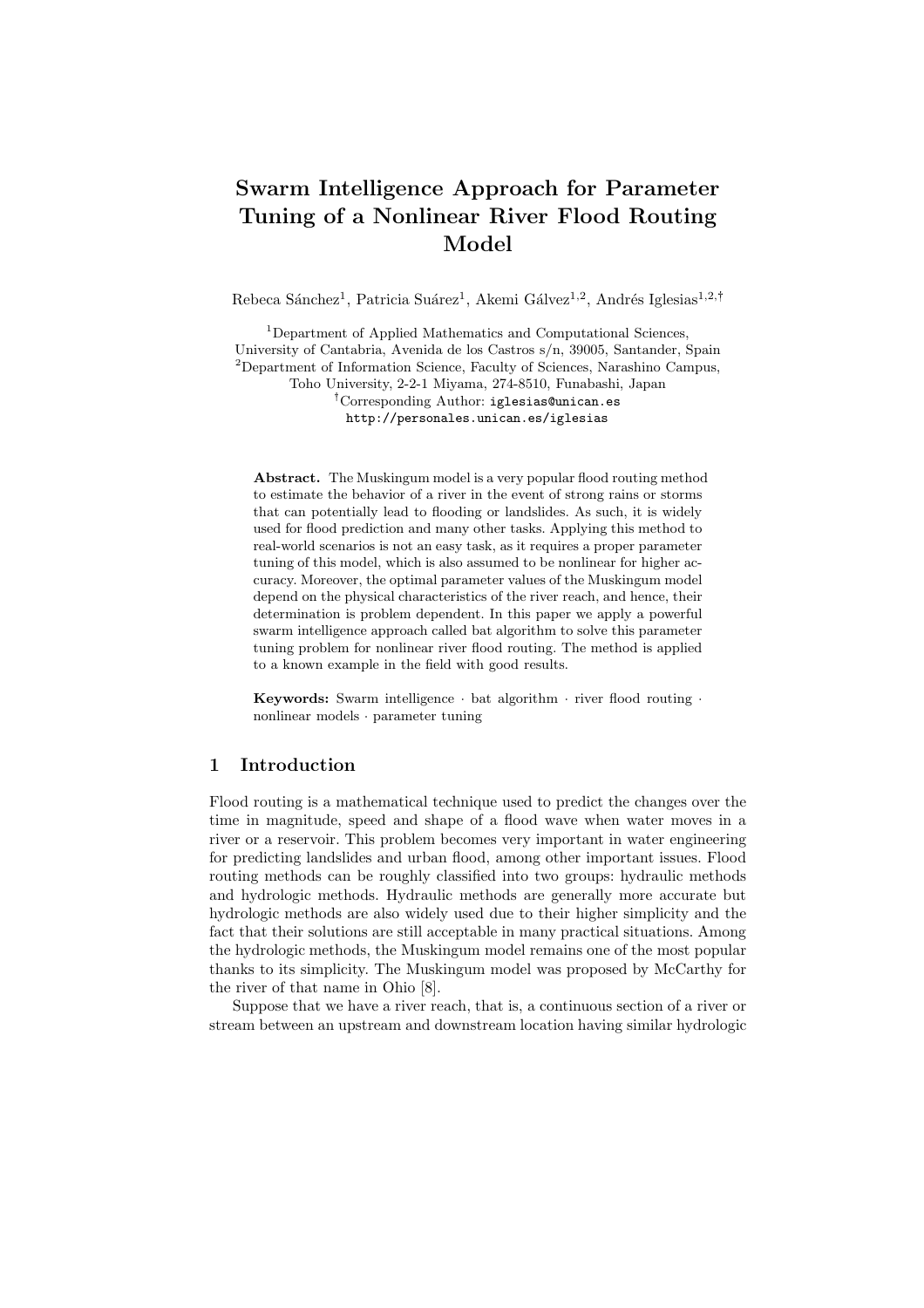conditions (e.g., discharge, slope, area) along the way, meaning that the flow measured at a point somewhere along the section is representative of conditions in that section of river or stream. In other words, the whole section can be hydrologically described by the same mathematical model and for the same parameters all along the way. Given the inflow at the upstream end of the river reach, the outflow at the downstream end is given by:

$$
\frac{I_1 + I_2}{2} - \frac{O_1 + O_2}{2} = \frac{S_1 + S_2}{\Delta t}
$$

where  $I$  is the inflow rate to the reach,  $O$  is the outflow,  $S$  is the storage (the volume of water stored),  $\Delta t$  is the time increment, and subscripts 1 and 2 denote the values of those variables at the beginning and at the end of the time interval considered.

Let us assume now that  $S_t$ ,  $I_t$  and  $O_t$  denote the values of the storage, inflow and outflow of that reach at time  $t$ , respectively. We have that:

$$
\frac{dS_t}{dt} = I_t - O_t \tag{1}
$$

In its linear form, the Muskingum model is given by:

$$
S_t = K[\chi I_t + (1 - \chi)O_t]
$$
\n<sup>(2)</sup>

where  $K$  is a storage time constant for the river reach that approximates the flow travel time through the river reach, and  $\chi$  is a weight usually taken values between 0 and 0.3 for a river or stream channel. This model is very simple, as it only depends on two parameters  $K$  and  $\chi$ , which can be estimated from the inflow and outflow data. If the data on the inflow and outflow are sparse, then K can be safely taken as the travel time in the reach, while  $\chi$  can be assumed to have an average value (the value 0.2 is commonly accepted). If hydrographs for the inflow and the outflow are available, a procedure decribed by McCarthy is to plot the discharge term  $[\chi I_t + (1 - \chi)O_t]$  against the accumulated storage for different values of the parameter  $\chi$  and then select the value of  $\chi$  generating the narrowest loop. However, this procedure is subjective, prone to errors and time consuming. The performance of this method can be improved by considering the nonlinear effects, as the relationship between the discharge term and the storage is not generally linear.

The nonlinear Muskingum model is given by the following evolution equations:

$$
S_t = K[\chi I_t + (1 - \chi)O_t]^m
$$
\n(3)

where the new parameter  $m$  is an exponent introduced to account for the effects of nonlinearity.

In spite of its simplicity, the Muskingum model is still affected by a critical problem: the estimation of its parameters. Finding the correct values for  $K$ ,  $\chi$ and  $m$  is challenging, because such values cannot be obtained from the historical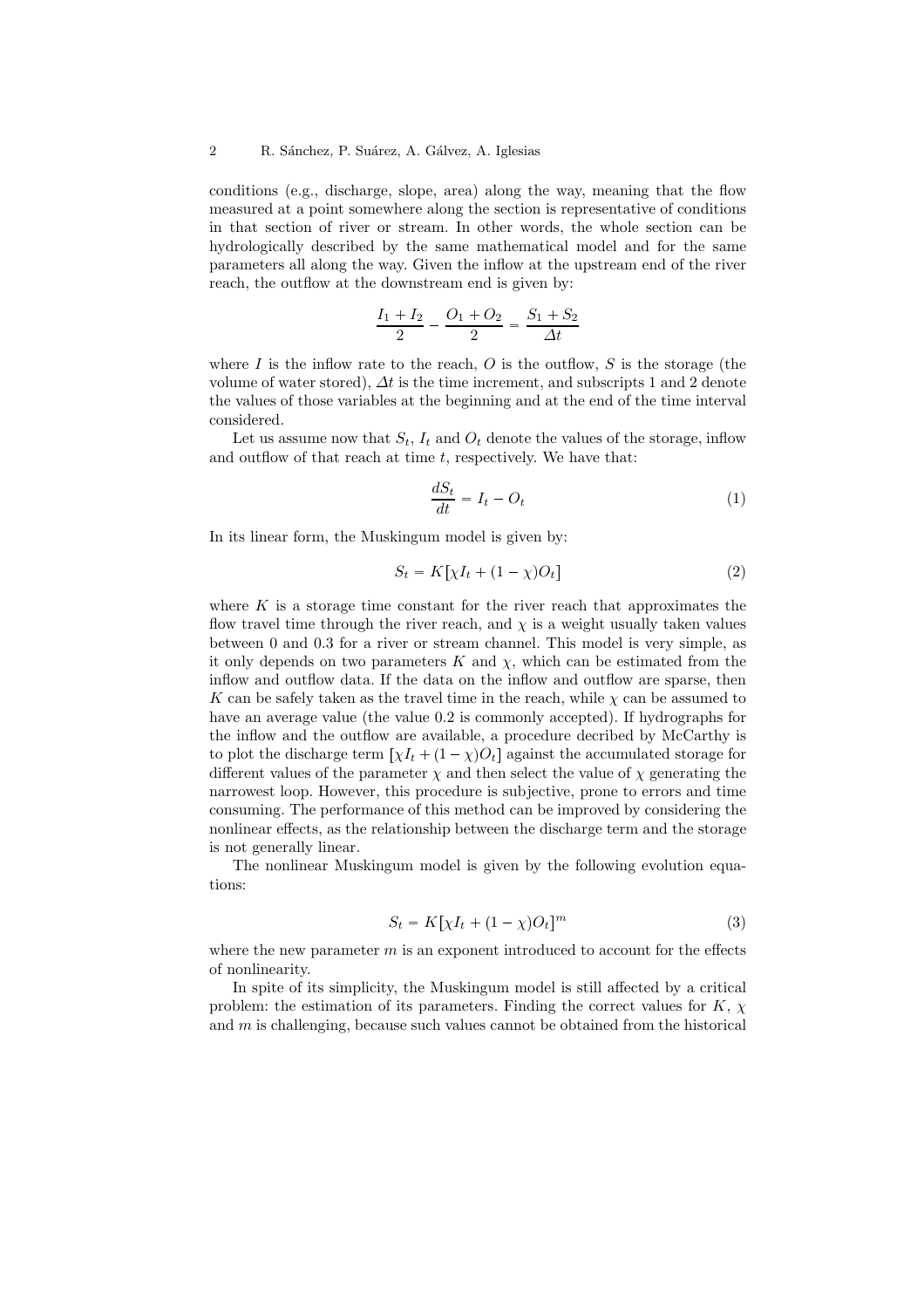inflow an outflow hydrographs. This means that a powerful parameter estimation method is absolutely required. As a result, several optimization techniques have already been applied during the last two decades to tackle this issue. Early methods for this problem described in the literature include least-squares method (LSM) [6], Hook-Jeeves pattern search with linear regression, the conjugate gradient and Davidon-Fletcher-Powell method [11], and nonlinear least-squares regression [18]. More recently, two approximate methods based on computing the slopes of the inflow and outflow hydrographs at their intersection point and the computation of such hydrographs at two specific points were described in [1]. Other approach using the Broyden-Fletcher-Goldfard-Shanno (BFGS) method was reported in [5]. The method in [2] is based on the Nelder-mead simplex algorithm. Neither of these methods do guarantee the global optima. Recently, researchers in the field turned their attention towards nature-inspired metaheuristics. They include the use of genetic algorithms [9] and hybrid methods, such as a combination of the modified honey bee colony optimization with generalized reduced gradient methods in [10].

Among the myriad of nature-inspired metaheuristic methods for optimization, those based on swarm intelligence are receiving increasing attention during the las few years because of their ability to cope with problems where little or no information at all is available about the problem. These methods are also very effective for optimization problems where the objective function is not differentiable making gradient-based methods unsuitable, or for problems under difficult conditions (e.g., noisy data, irregular sampling) commonly found in real-world applications. Swarm intelligence methods applied to this problem include harmony search [7], and particle swarm optimization [4], artificial bee colony [12]. A very recent method also considers particle swarm optimization for this problem and investigates the effect of using variable values for the parameters [3].

It is worthwhile to remark that some of the previous methods do not consider the same Muskingum model addressed in this work, but other variations of it. For instance, the method in [3] consider the (simpler) linear Muskingum model, while the method in [1], although also nonlinear, considers a variation of Eq. (3) given by:  $S_t = K[\chi I_t^n + (1 - \chi)O_t^n]$ . In other words, there are several (qualitatively different) formulations of the Muskingum model so it is important to notice which one is actually under analysis. This observation is crucial to avoid leading our readers to confusion about the real model used in this contribution and its possible relationship with other previous approaches.

In this paper, we address the parameter estimation problem for the nonlinear Muskingum method given by Eqs. (1)-(3). Our approach is based a powerful nature-inspired swarm intelligence technique for global optimization called bat algorithm. The structure of this paper is as follows: the main steps of the procedure for the nonlinear Muskingum model are briefly described in Sect. 2. The bat algorithm is described in detail in Sect. 3 and then applied to our problem in Sect. 4. Our experimental results are briefly discussed in Sect. 6. The paper closes with the main conclusions and some ideas for future work in the field.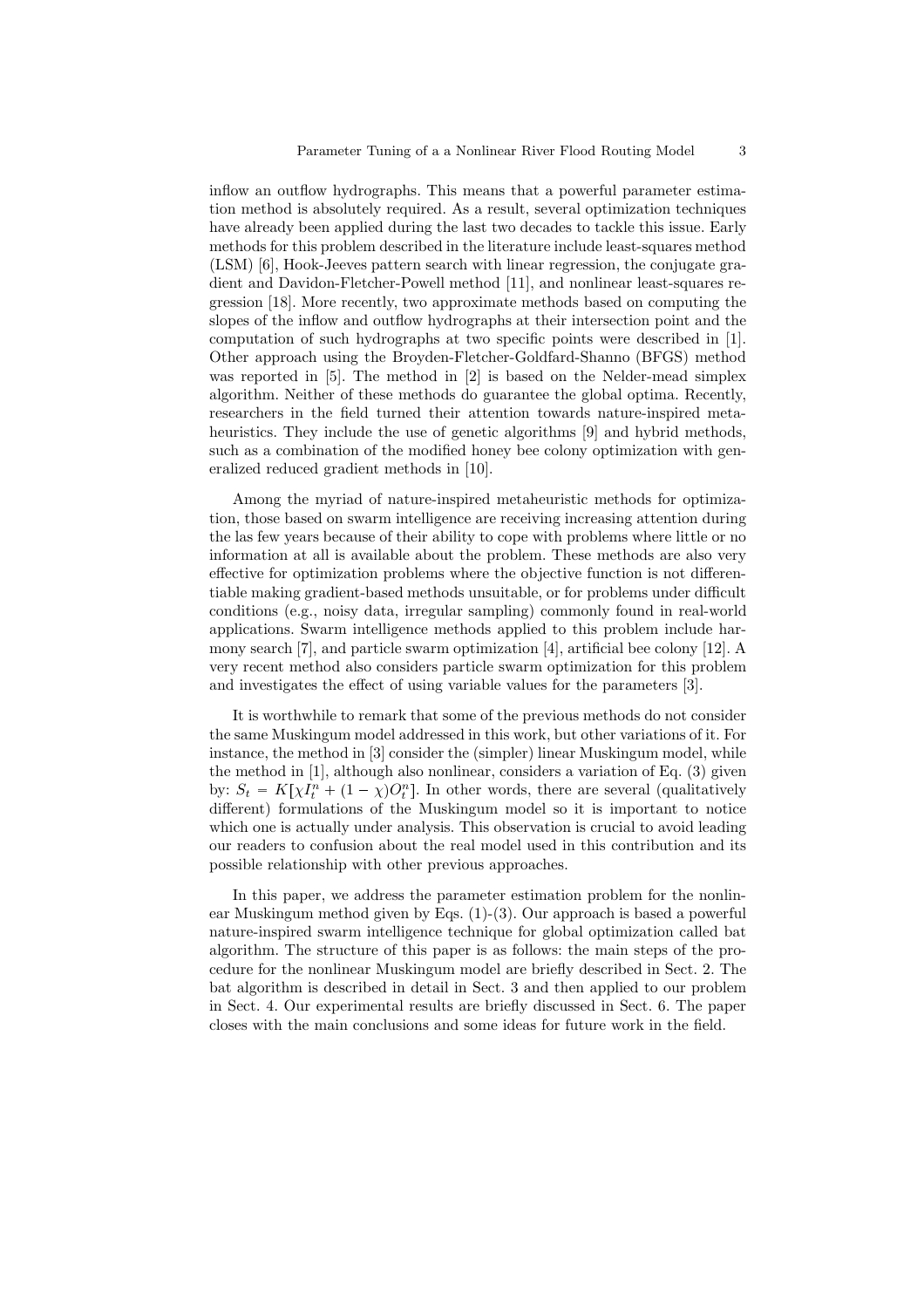### 2 Procedure for the Nonlinear Muskingum Model

Rearranging Eq. (3), the rate of outflow becomes:

$$
O_t = \left(\frac{1}{1-X}\right) \left(\frac{S_t}{K}\right)^{\frac{1}{m}} - \left(\frac{X}{1-X}\right) I_t \tag{4}
$$

Combining Eqs.  $(1)$  and Eq.  $(4)$ , we get:

$$
\frac{\Delta S_t}{\Delta t} = \left(\frac{1}{1-X}\right) \left(\frac{S_t}{K}\right)^{\frac{1}{m}} - \left(\frac{X}{1-X}\right) I_t \tag{5}
$$

$$
S_{t+1} = S_t + \Delta S_t \tag{6}
$$

$$
O_{t+1} = \left(\frac{1}{1-X}\right) \left(\frac{S_{t+1}}{K}\right)^{\frac{1}{m}} - \left(\frac{X}{1-X}\right) \bar{I}_{t+1}
$$
 (7)

where  $\bar{I}_{t+1} = (I_{t+1} + I_t)/2$ . Then, the procedure for the nonlinear Muskingum model given by Eqs.  $(1)-(3)$  is based on the following steps:

- Step 1: Assume initial values for the three parameters  $K$ ,  $\chi$  and  $m$ .
- Step 2: Calculate the storage  $S_t$  using Eq. (3), taking the initial outflow equal to the initial inflow.
- Step 3: Calculate the time rate of storage using Eq. (5).
- Step 4: Estimate the next accumulated storage using Eq.  $(6)$ .
- Step 5: Calculate the next outflow using Eq.  $S_t$  using Eq. (7).  $I_t$  will replace  $\bar{I}_{t+1}$  when the ratio of storage t and  $t+1$  exceeds 2.
- $\bullet$  Step 6: Repeat the steps 2-5.

## 3 The Bat Algorithm

The *bat algorithm* is a nature-inspired swarm intelligence algorithm proposed by X.S. Yang in 2010 to solve optimization problems [15–17]. The algorithm is inspired by the echolocation behavior of bats, which is used as a metaphor for a global optimization method and is described by three idealized rules:

- 1. Bats use echolocation to sense distance and distinguish between food, prey and background barriers.
- 2. Each virtual bat flies randomly with a velocity  $v_i$  at position (solution)  $\mathbf{x}_i$  with a fixed frequency  $f_{min}$ , varying wavelength  $\lambda$  and loudness  $A_0$  to search for prey. As it searches and finds its prey, it changes wavelength (or frequency) of their emitted pulses and adjust the rate of pulse emission  $r$ , depending on the proximity of the target.
- 3. It is assumed that the loudness will vary from an (initially large and positive) value  $A_0$  to a minimum constant value  $A_{min}$ .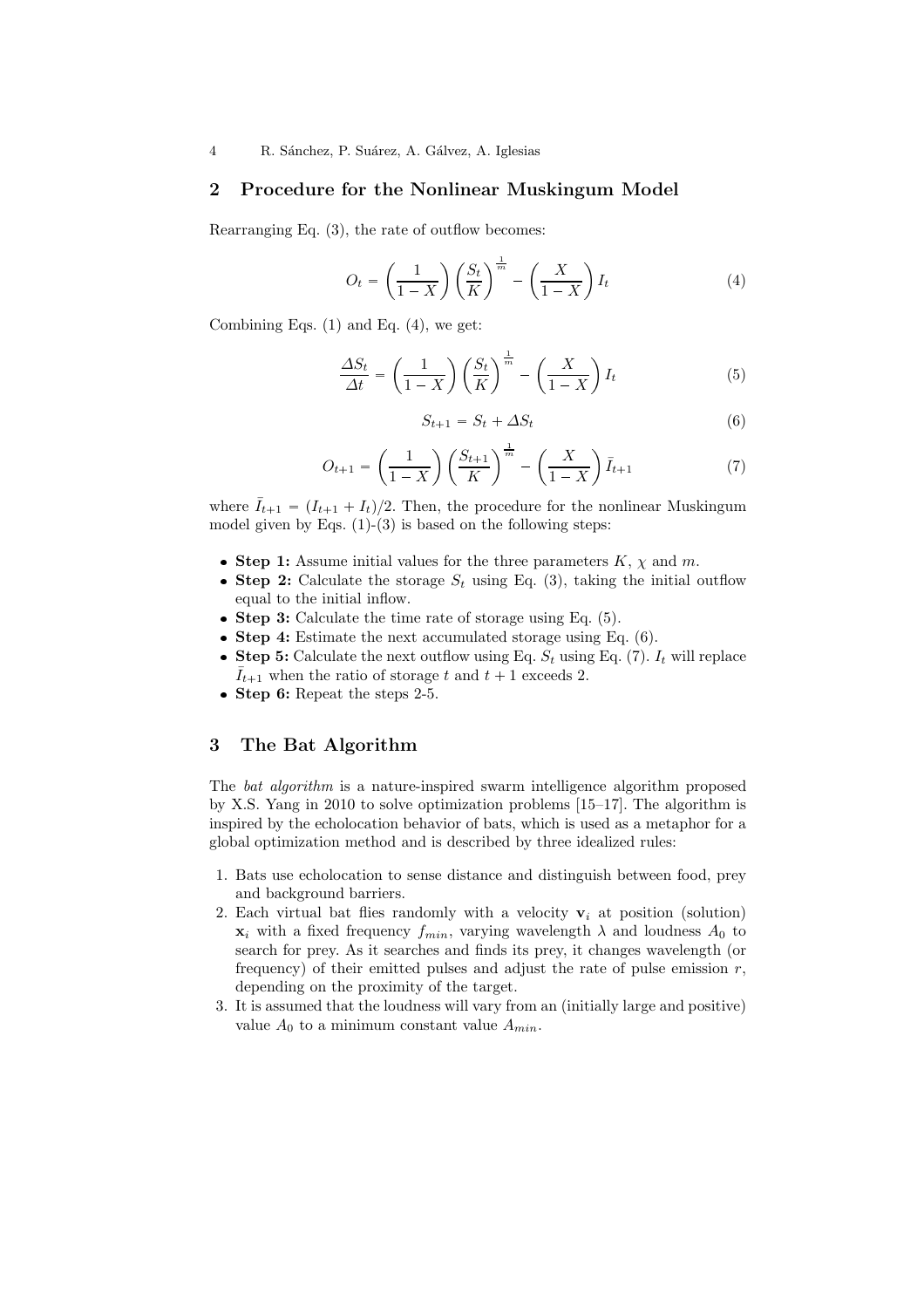Require: (Initial Parameters) Population size:  $P$  Maximum number of generations:  $G_{max}$ Loudness: A Pulse rate: r Maximum frequency:  $f_{max}$  Dimension of the problem: d Objective function:  $\phi(\mathbf{x})$ , with  $\mathbf{x} = (x_1, \dots, x_d)^T$ Random number:  $\theta \in U(0, 1)$ 1:  $q \leftarrow 0$ 2: Initialize the bat population  $\mathbf{x}_i$  and  $\mathbf{v}_i$ ,  $(i = 1, \ldots, n)$ 3: Define pulse frequency  $f_i$  at  $\mathbf{x}_i$ 4: Initialize pulse rates  $r_i$  and loudness  $A_i$ 5: while  $q < \mathcal{G}_{max}$  do 6: for  $i = 1$  to  $P$  do 7: Generate new solutions by adjusting frequency, 8: and updating velocities and locations //eqns. (8)-(10) 9: if  $\theta > r_i$  then  $10<sup>5</sup>$  $e^{best} \leftarrow s^g$ //select the best current solution 11:  $\mathbf{ls}^{best} \leftarrow \mathbf{ls}^g$ //generate a local solution around  $s^{best}$ 12: end if 13: Generate a new solution by local random walk 14: if  $\theta < A_i$  and  $\phi(\mathbf{x_i}) < \phi(\mathbf{x^*})$  then 15: Accept new solutions 16: Increase  $r_i$  and decrease  $A_i$ 17: end if 18: end for 19:  $g \leftarrow g + 1$ 20: end while 21: Rank the bats and find current best  $x^*$ 22: return  $x^*$ 

Algorithm 1: Bat algorithm pseudocode

In general, we assume that the frequency  $f$  evolves on a bounded interval  $[f_{min}, f_{max}]$ . For simplicity, we can assume that  $f_{min} = 0$ , so  $f \in [0, f_{max}]$ . The rate of pulse can simply be in the range  $r \in [0, 1]$ , where 0 means no pulses at all, and 1 means the maximum rate of pulse emission. The pseudocode of the algorithm is shown in Algorithm 1. Basically, it considers an initial population of  $P$  individuals (bats). Each bat, representing a potential solution, has a location  $x_i$  and velocity  $v_i$ , initialized with random values within the search space. Then, the pulse frequency, pulse rate, and loudness are computed for each individual bat. The swarm evolves iteratively over generations until the maximum number of generations,  $\mathcal{G}_{max}$ , is reached. For each generation g and each bat, new frequency, location and velocity are computed as:

$$
f_i^g = f_{min}^g + \beta (f_{max}^g - f_{min}^g) \tag{8}
$$

$$
\mathbf{v}_i^g = \mathbf{v}_i^{g-1} + \left[\mathbf{x}_i^{g-1} - \mathbf{x}^*\right] f_i^g \tag{9}
$$

$$
\mathbf{x}_i^g = \mathbf{x}_i^{g-1} + \mathbf{v}_i^g \tag{10}
$$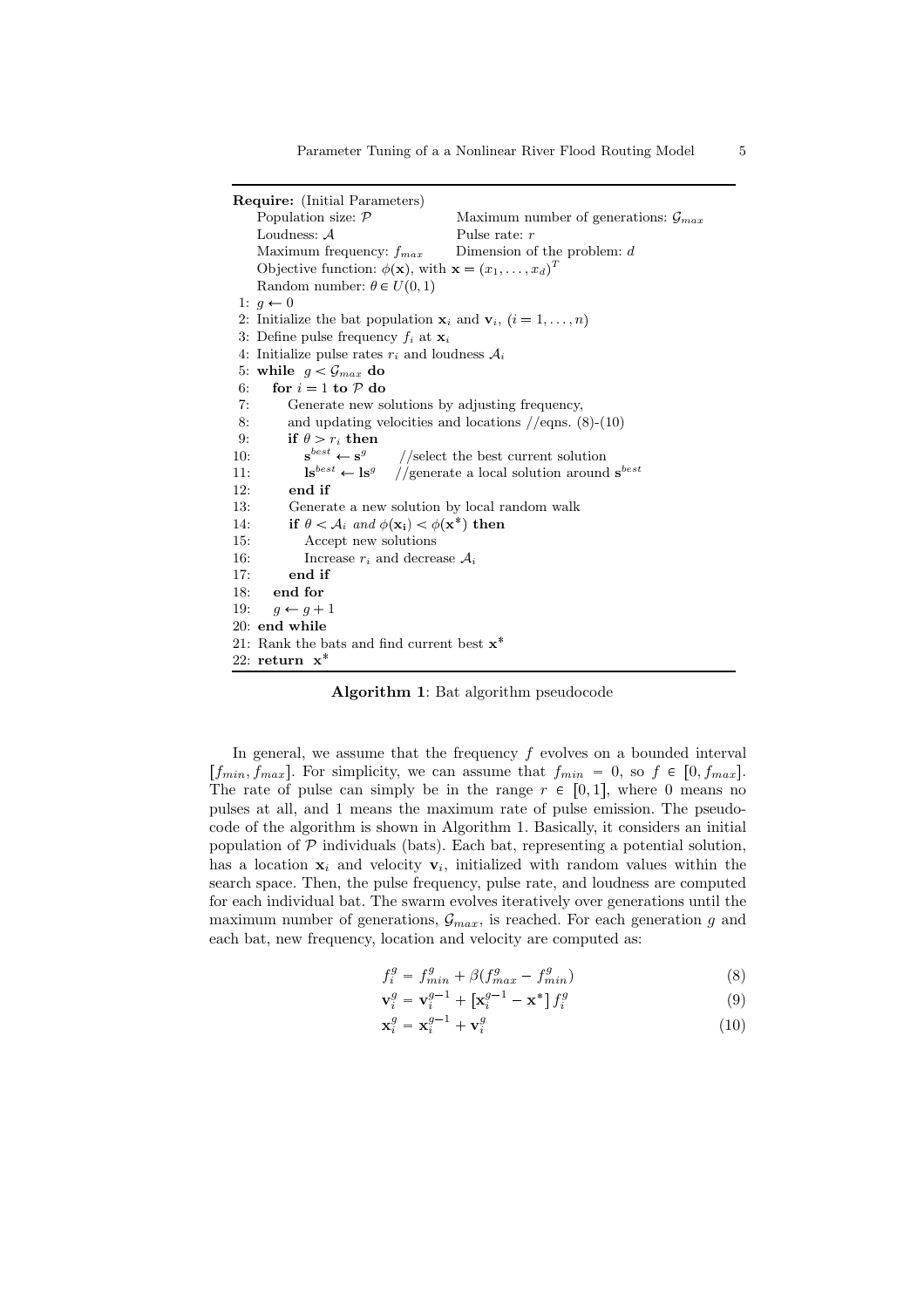where  $\beta \in [0,1]$  follows the random uniform distribution, and  $\mathbf{x}^*$  represents the current global best location (solution), which is obtained through evaluation of the objective function at all bats and ranking of their fitness values. The superscript  $(.)^g$  is used to denote the current generation g.

The best current solution and a local solution around it are probabilistically selected and the search is intensified by a local random walk. For this local search, the solution selected is perturbed locally through a random walk as.  $\mathbf{x}_{new} = \mathbf{x}_{old} + \epsilon \mathcal{A}^g$ , where  $\epsilon$  is a uniform random number on the interval  $[-1, 1]$ and  $A^g = \langle A_i^g \rangle$ , is the average loudness of all the bats at generation g.

If the new solution is better than the previous best one, it is probabilistically accepted depending on the value of the loudness. In that case, the algorithm increases the pulse rate and decreases the loudness. This process is repeated for the given number of generations. In general, the loudness decreases once a bat finds its prey (in our analogy, once a new best solution is found), while the rate of pulse emission decreases. For simplicity, the following values are commonly used:  $A_0 = 1$  and  $A_{min} = 0$ , assuming that this latter value means that a bat has found the prey and temporarily stop emitting any sound. The evolution rules for loudness and pulse rate are:  $\mathcal{A}_i^{g+1} = \alpha \mathcal{A}_i^g$  and  $r_i^{g+1} = r_i^0 [1 - exp(-\gamma g)],$ where  $\alpha$  and  $\gamma$  are constants. Note that for any  $0 < \alpha < 1$  an any  $\gamma > 0$  we have:  $\mathcal{A}_i^g \to 0$ ,  $r_i^g \to r_i^0$ , as  $g \to \infty$ . In general, each bat should have different values for loudness and pulse emission rate. To this aim, we can take an initial loudness  $\mathcal{A}_{i}^{0} \in (0, 2)$  while the initial emission rate  $r_i^{0}$  can be any value in the interval  $[0, 1]$ . Loudness and emission rates will be updated only if the new solutions are improved, an indication that the bats are moving towards the optimal solution. As a result, the bat algorithm applies a parameter tuning technique to control the dynamic behavior of a swarm of bats. Similarly, the balance between exploration and exploitation can be controlled by tuning algorithm-dependent parameters.

# 4 The Method

To apply bat algorithm described above to our problem, we need to define some important issues. Firstly, we need an adequate representation of the problem. Each bat  $\mathcal{B}_i$ , representing a potential solution, corresponds to a parametric vector of the free variables of the problem, in the form:  $\mathcal{B}_i = (K_i, \chi_i, m_i)$ . These parametric vectors are initialized with random values on the intervals  $(0, 10)$ for K and m and  $(0, 5)$  for  $\chi$ . We remark however that these constraints apply only for the initial conditions, as we allow the variables to move freely outside such ranges during the execution of the algorithm. Secondly, a fitness function is required for optimization. In our problem, the goal is to predict the outflow given the inflow and then compare the predicted outflow with the observed one. This can be properly done through least-squares minimization. Let  $O_t$  an  $\overline{O}_t$  be the observed and the predicted outflow at time  $t$ , respectively. We consider the least-squares functional LSQ given by the sum of the squares of the residuals:

Minimize 
$$
(LSQ) = \text{Minimize}_{\{K_j\}, \{\chi_j\}, \{m_j\}} \left[ \sum_{t=1}^n (O_t - \bar{O}_t)^2 \right]
$$
 (11)

-

-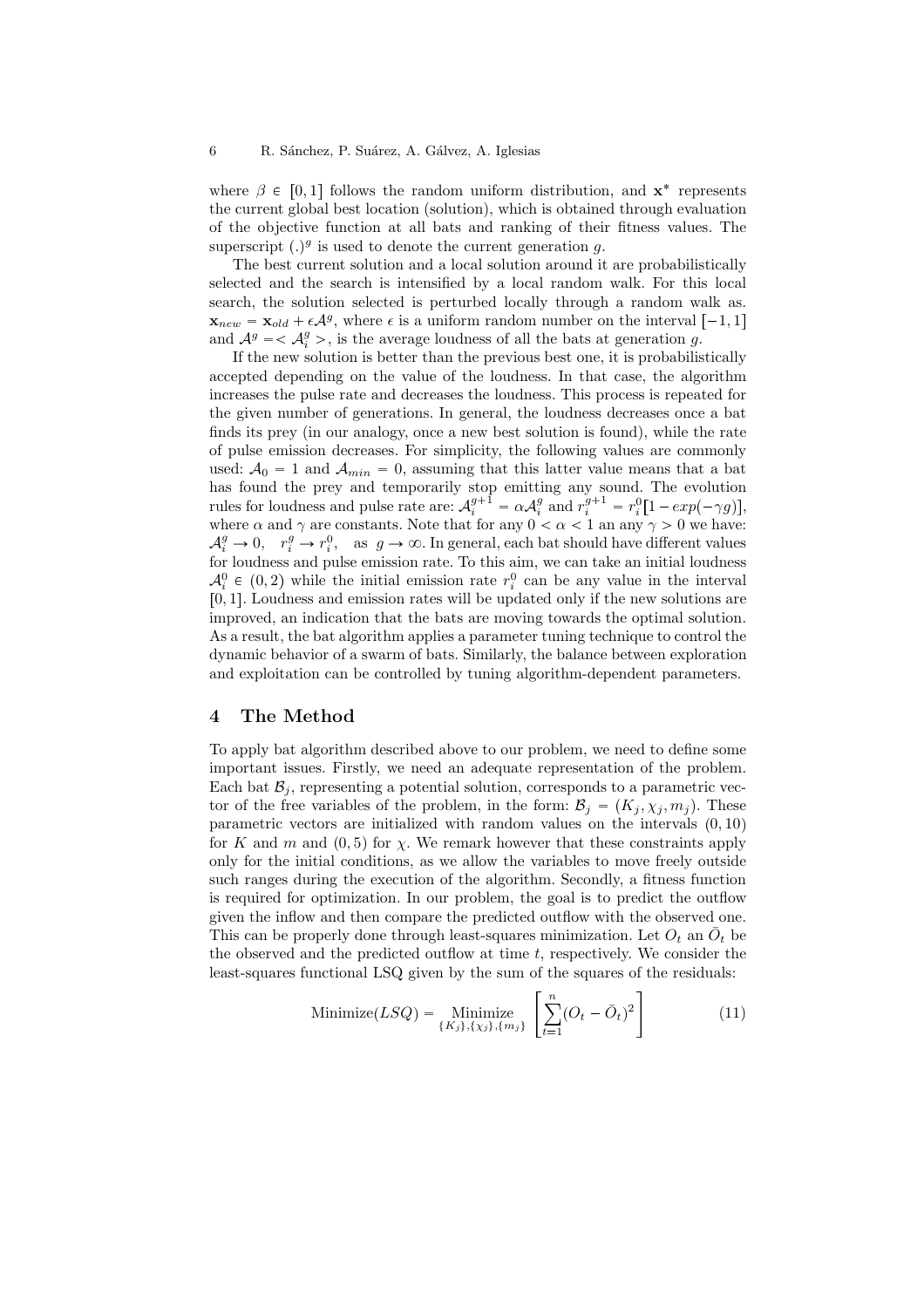|                 |     | Observed                                        | Computed |  |
|-----------------|-----|-------------------------------------------------|----------|--|
| <b>Time</b>     |     | $(h)$ Inflow $(cms)$ Outflow $(cms)$ Our Method |          |  |
| $\overline{0}$  | 105 | 108                                             | 108.4    |  |
| $\overline{1}$  | 106 | 108                                             | 108.2    |  |
| $\overline{2}$  | 107 | 109                                             | 109.1    |  |
| $\overline{3}$  | 107 | 109                                             | 109.7    |  |
| $\overline{4}$  | 108 | 109                                             | 109.2    |  |
| $\overline{5}$  | 109 | 109                                             | 108.8    |  |
| $\,6$           | 110 | 110                                             | 109.9    |  |
| 7               | 110 | 110                                             | 110.0    |  |
| 8               | 111 | 110                                             | 109.8    |  |
| 9               | 111 | $\overline{110}$                                | 110.2    |  |
| 10              | 111 | 110                                             | 109.9    |  |
| 11              | 114 | 111                                             | 111.0    |  |
| 12              | 117 | 112                                             | 111.9    |  |
| 13              | 120 | 112                                             | 112.3    |  |
| 14              | 122 | 112                                             | 112.1    |  |
| 15              | 141 | 112                                             | 111.9    |  |
| 16              | 160 | 112                                             | 112.3    |  |
| 17              | 177 | 113                                             | 112.9    |  |
| 18              | 201 | 113                                             | 113.3    |  |
| 19              | 227 | 114                                             | 114.1    |  |
| 20              | 258 | 116                                             | 116.5    |  |
| 21              | 295 | 119                                             | 118.8    |  |
| $\overline{22}$ | 340 | 122                                             | 121.9    |  |
| 23              | 392 | 125                                             | 125.0    |  |
| 24              | 446 | 131                                             | 131.1    |  |
| 25              | 505 | 13                                              | 137.2    |  |

Table 1. Observed inflow and outflow hydrographs and computed outflow of a stateof-the-art PSO method and of our bat algorithm method for the example in the paper (best results are highlighted in bold)

where  $n$  denotes the number of time instances of the inflow/outflow time series. Finally, we need to address the important issue of parameter tuning. It is well-known that the performance of swarm intelligence techniques depends of a proper parameter tuning, which is also problem-dependent. Due to this reason, our choice has been fully empirical, based on numerous computer simulations for different parameter values. In this paper, we consider a population size of 30 as larger population sizes do increase the CPU times without significantly improving our numerical results. The initial and minimum loudness and parameter  $\alpha$  are set to 0.5, 0, and 0.2, respectively. Regarding the stopping criterion, all executions are performed until no further improvement is achieved after 20 consecutive generations.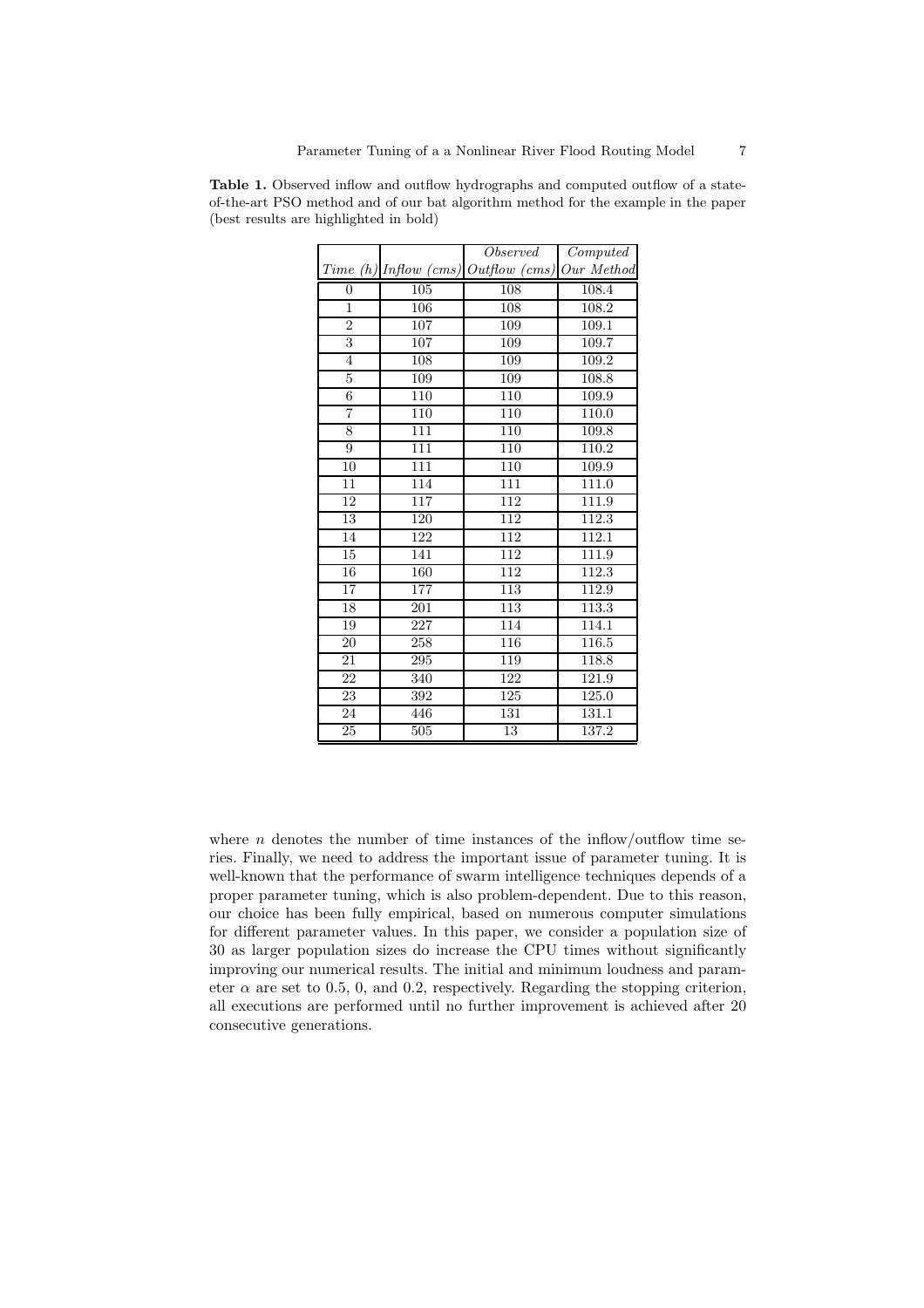#### 8 R. Sánchez, P. Suárez, A. Gálvez, A. Iglesias

Table 2. Parameter values and LSQ error obtained for the methods in our comparison (best error highlighted in bold).

| Method            | <i>SI</i> approach                       |                                       | m | <b>LSQ</b> |
|-------------------|------------------------------------------|---------------------------------------|---|------------|
| Chu & Chang $[4]$ | PSO.                                     | $0.1824 \, 0.3330 \, 2.1458 \, 36.89$ |   |            |
| Our method        | Bat algorithm 3.4580 0.0034 2.3065 19.59 |                                       |   |            |

# 5 Experimental Results

Our method has been tested on an illustrative example first proposed in 1974 by Wilson [13] and corresponding to a channel routing problem. This example has been widely used as a benchmark for different methods in several previous works. Table 1 reports the values of the observed inflow and outflow (columns 2 and 3) for different time instances, expressed in hours (column 1). All flow results are expressed in cubic meters per second (cms). We also report the numerical results of a previous method reported in [4] and based on PSO (column 4) and the results of our method based on the bat algorithm (column 5). To avoid the spurious effects derived from the randomness of the process, we run 15 independent executions of our method and then consider the average value. This means that the results reported in the last column are not those of the best execution (which are even better) but the average of the 15 independent executions. Still, the numerical results obtained with our method are very relevant. A visual comparison between the columns 3 and 5 reveals that our method performs very well, as it is able to capture the real tendency of data for all times instances in the example. This means that our method has a very good predictive capability.

We also compare our results with those of a method based on PSO and reported in [4]. This method has been primarily chosen for comparison because it is widely considered a state-of-the-art method in the field and outperforms many other methods in the literature for this problem. The best result for each time instance has been highlighted in bold for easier comparison. As the reader can see, our method outperforms that in [4] for most time instances in this example. This fact becomes evident from Table 2, where we show the optimal parameter values (columns 3-5) along with the LSQ error (column 6) obtained with both methods (described in columns 1-2). Once again, the best result is in bold. Note that our method improves the LSQ of the PSO method significantly.

Our good numerical results are confirmed visually in Figure 1. The figure depicts the observed inflow and outflow hydrographs as well as the predicted outflow for the PSO and bat algorithm methods used in our comparative work. Note the excellent visual matching between the observed outflow and the outflow predicted by our method. Although the outflow of the PSO method is very close to the observed one, ours is even better as it becomes visually indistinguishable from the observed outflow and they overlap each other. This is the best indicator of the good performance of our method for this real-world example.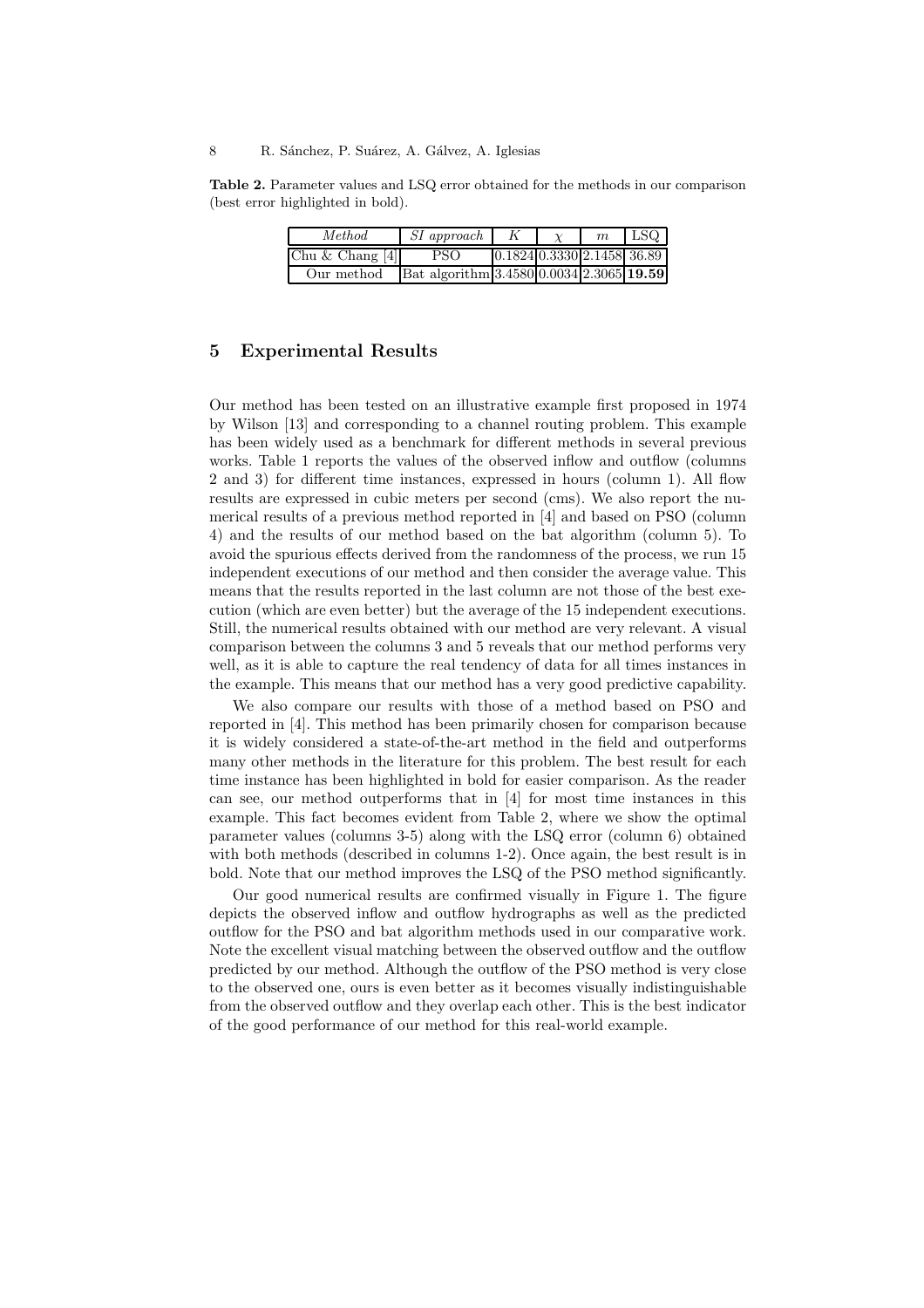

Fig. 1. Observed and predicted inflow and outflow hydrographs for the example computed with the parameter values obtained with PSO and our bat algorithm method.

Finally, Fig. 2 shows the convergence diagram of our method for the maximum, minimum and average values from the 15 independent executions. As shown, the method converges in all cases, and there is no large variation between the different executions, meaning that the method is robust for different executions, a very valuable feature for real-world applications.

# 6 Conclusions and Future Work

In this paper we present a bat algorithm-based method to solve the parameter estimation problem of the nonlinear Muskingum model, a relevant problem in hydrology, flood forecasting, dam design and other engineering fields. The method is simple to understand and easy to implement. Our computational experiments for a popular real-world channel routing example used as a benchmark in the field show that it performs very well, is robust and outperforms other approaches in the field. We conclude that it can be safely used for outflow prediction in flood forecasting and in other tasks.

Future work in the field includes the extension of this approach to the case of natural rivers and reservoir routing, for which the parameters are expected to behave differently. Improving the accuracy of our method even further is also part of our future work in the field.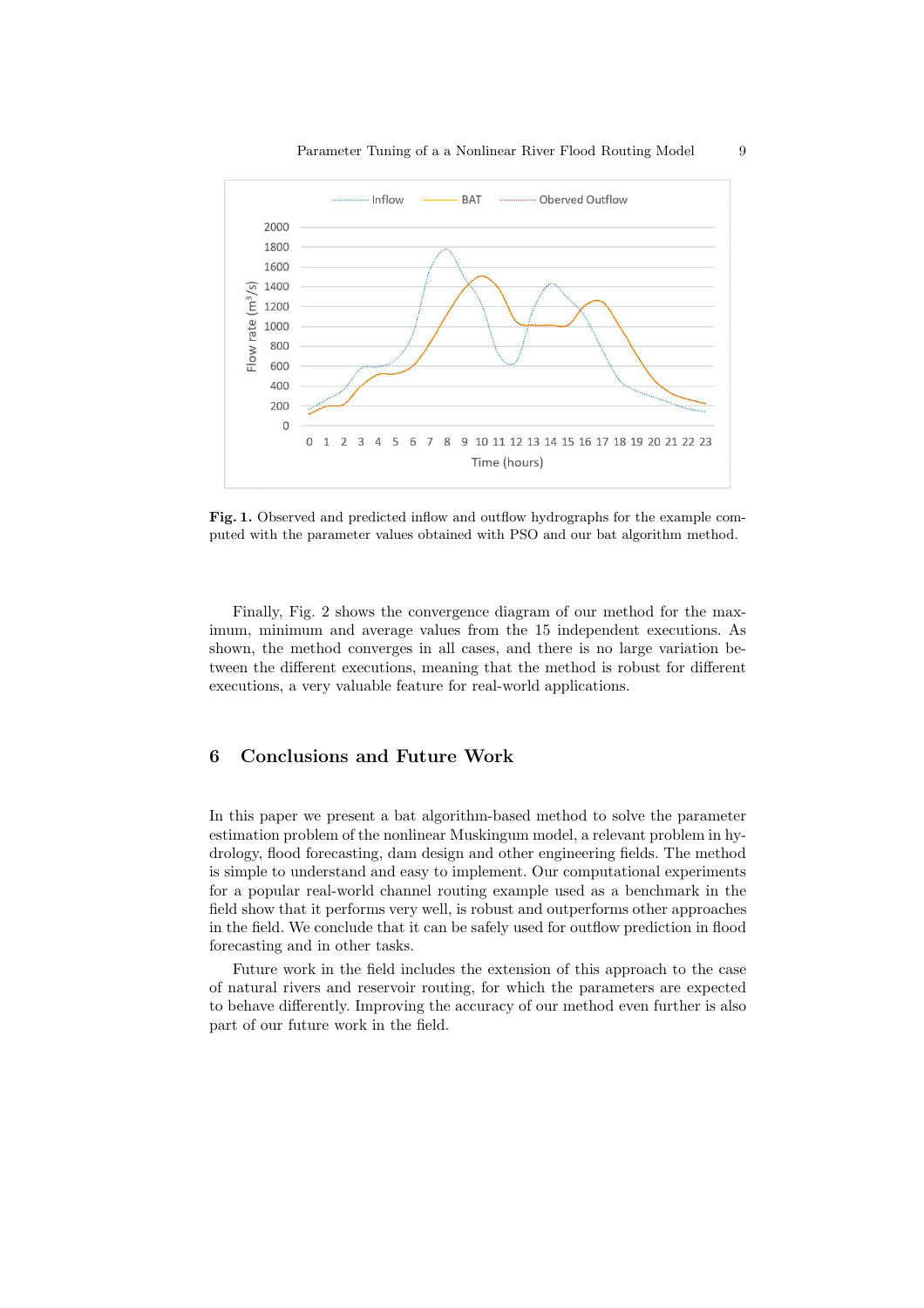

Fig. 2. Convergence diagram of the PSQ error function for the minimum, maximum and average values for 15 different executions.

# Acknowledgements

Research supported by: project PDE-GIR of the EU Horizon 2020 research and innovation program, Marie Sklodowska-Curie grant agreement No 778035; project  $\#\text{TIN}2017-89275-R$  of Agencia Estatal de Investigación and EU Funds FEDER (AEI/FEDER-UE); and project #JU12, of SODERCAN and EU Funds FEDER (SODERCAN/FEDER-UE).

## References

- 1. Al-Humoud, J. M., Esen, I. I.: Approximate methods for the estimation of Muskingum flood routing parameters. Water Resources Management, 20, 979–990 (2006).
- 2. Barati, R: Parameter estimation of nonlinear Muskingum models using Nelder-Mead simplex algorithm. *J Hydrol Enq.*,  $16(11)$ , 946954 (2011).
- 3. Bazargan, J., Norouzi, H: Investigation the effect of using variable values for the parameters of the linear Muskingum method using the particle swarm algorithm (PSO). Water Resources Management, 32(14), 47634777 (2018).
- 4. Chu, H.J., Chang, L.C.: Applying particle swarm optimization to parameter estimation of the nonlinear Muskingum model. J Hydrol Eng 14(9):10241027 (2009).
- 5. Geem, Z. W.: Parameter estimation for the nonlinear Muskingum model using the BFGS technique. J. Irrig. Drain. Eng., 1325, 474–478 (2006).
- 6. Gill, M. A.: Flood routing by Muskingum method. J. Hydrol., 363–4, 353–363 (1978).
- 7. Kim, J. H., Geem, Z. W., Kim, E. S.: Parameter estimation of the nonlinear Muskingum model using harmony search. J. Am. Water Resour. Assoc., 375, 1131–1138 (2001).